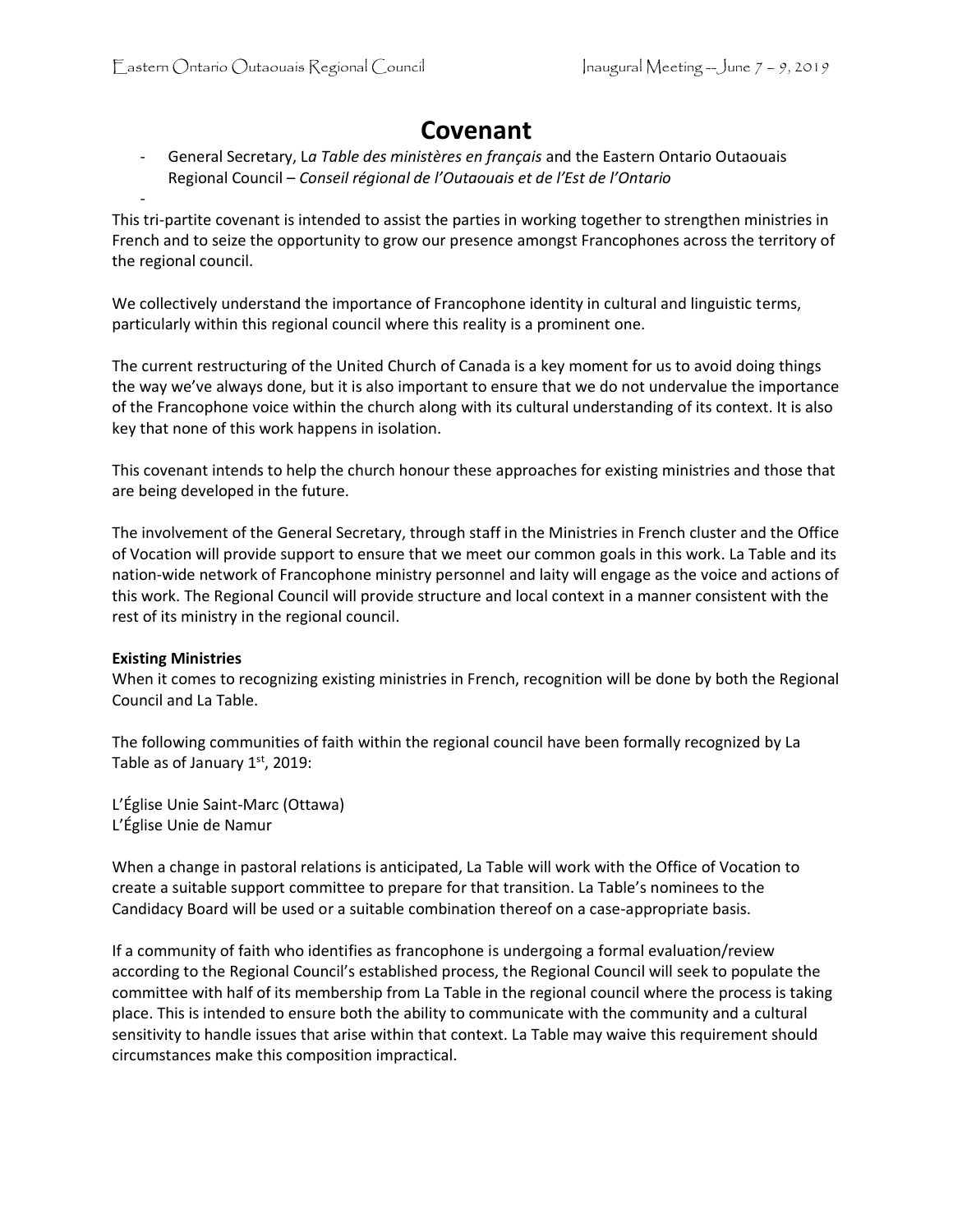The decision to end ("disband") an established ministry in French will require approval by both La Table and the Regional Council. If they are unable to agree after a 90-day period of reflection between them, they shall refer their difference(s) to the binding arbitration by a person or persons (familiar with Québec issues and fluent in both English and French) designated by the General Secretary of General Council. In the interests of those who have contributed to ministries in French over the years, when issues of property or finances related to a ministry in French arise, La Table will make final decisions about the disposition of such property, in consultation with the Regional Council. Normal decisions about other property matters continue to be in the purview of the Regional Council.

#### **New Ministries**

The General Council, Regional Council and La Table will work actively and collaboratively to create new ministries, develop communities of faith, and build innovative ministries together. All will contribute financial and human resources towards this objective. A Working Group on new ministries in French will be struck by La Table, developing an annual plan and budget to achieve this goal. La Table will invite the Regional Council to nominate people to serve on this committee in the interests of the significant potential for new francophone ministries in the regional council. Neither party will establish such a plan without the participation of the other unless there is an agreement between all three parties on an alternative way to proceed.

When a new community of faith that is predominantly francophone is ready for recognition as a going concern, recognition of this ministry will be done by approval of both La Table and the Regional Council in a dual recognition process. Should either body be unwilling to recognize the new ministry, it will remain an unrecognized community of faith until such time as both parties are prepared to proceed to recognition, but either party may apply to the General Secretary for binding arbitration as above and such arbitration may result in such recognition in whole or in part. Reasons for any unwillingness to grant such a request for recognition by a community of faith must be made clear to that community and to all the parties of this covenant so that suitable measures may be taken to address the outstanding issues. Both parties recognize that the optimal solution is dual recognition but acknowledge an openness to other solutions as negotiated or arbitrated.

#### **Candidacy**

When a self-declared Francophone has felt a call to ordered ministry and wishes to engage in the candidacy process in French, the Office of Vocation, La Table and the Regional Council will work together to establish the composition of the candidate's accompaniment. Should the candidacy originate from a regional council other than *Eastern Ontario Outaouais* or *Nakonha:ka*, the Candidate may choose to process their candidacy through one of these two regional councils where the accompaniment resources will be available in French. A Francophone candidacy that originates in *Eastern Ontario Outaouais* or *Nakonha:ka* regional councils will be processed within their own Regional Council.

#### **Proposals to General Council**

The Regional Council will ensure the transmission of proposals from La Table to General Council. It is understood that such proposals will not require transmission with concurrence by the Regional Council. Providing La Table with an opportunity to raise issues that relate to Francophone ministries and their broader cultural lens is understood as valuable.